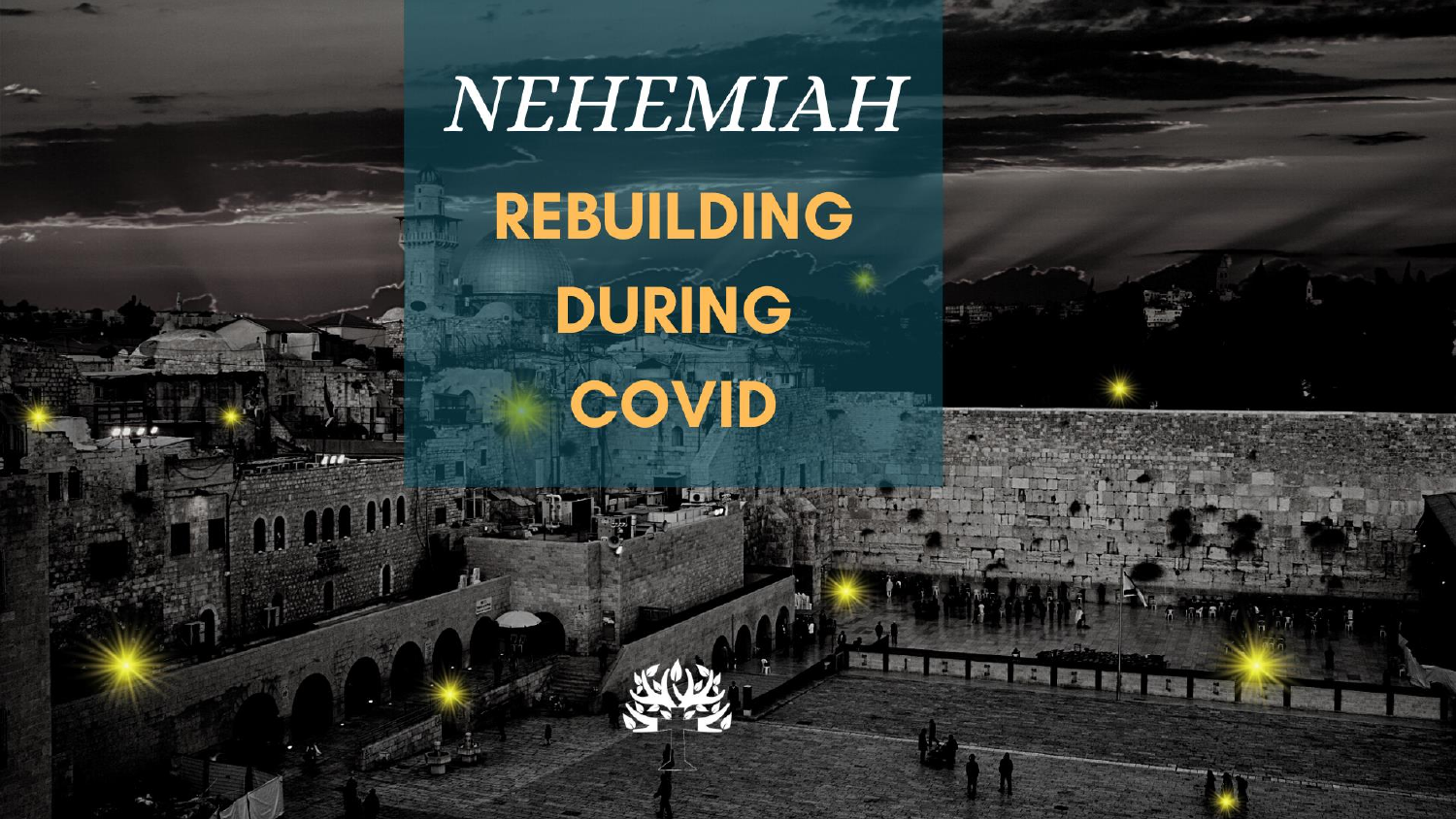### James 2:18-20, 26

But someone will say, "You have faith and I have works." Show me your faith apart from your works, and I will show you my faith by my works. You believe that God is one; you do well. Even the demons believe—and shudder! Do you want to be shown, you foolish person, that faith apart from works is useless? For as the body apart from the spirit is dead, so also faith apart from works is dead.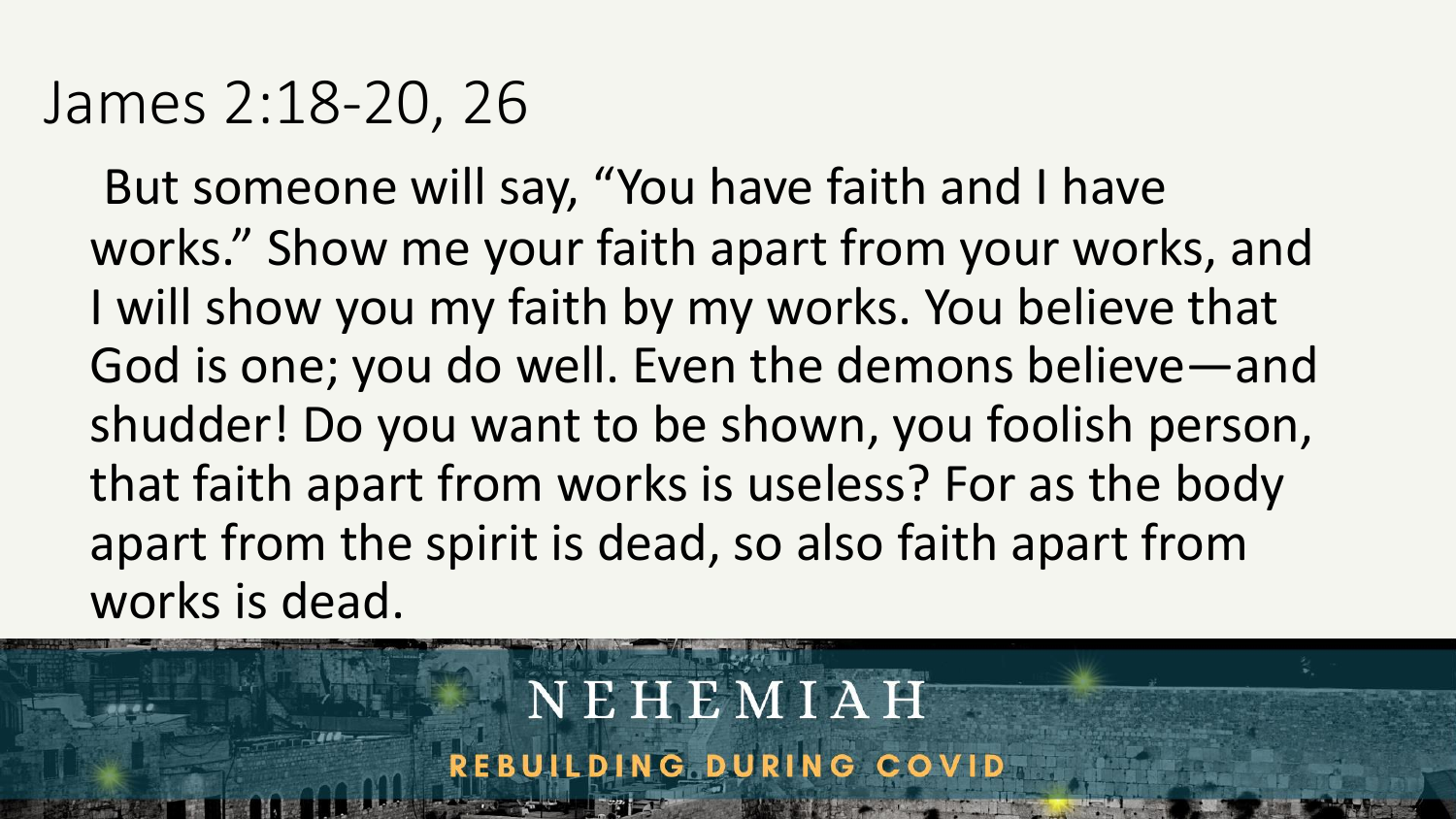### James 2:18-20, 26

### Faith demands action

- Faith is made visible vs 18
- Faith is made useful vs 20
- Faith is made alive vs 26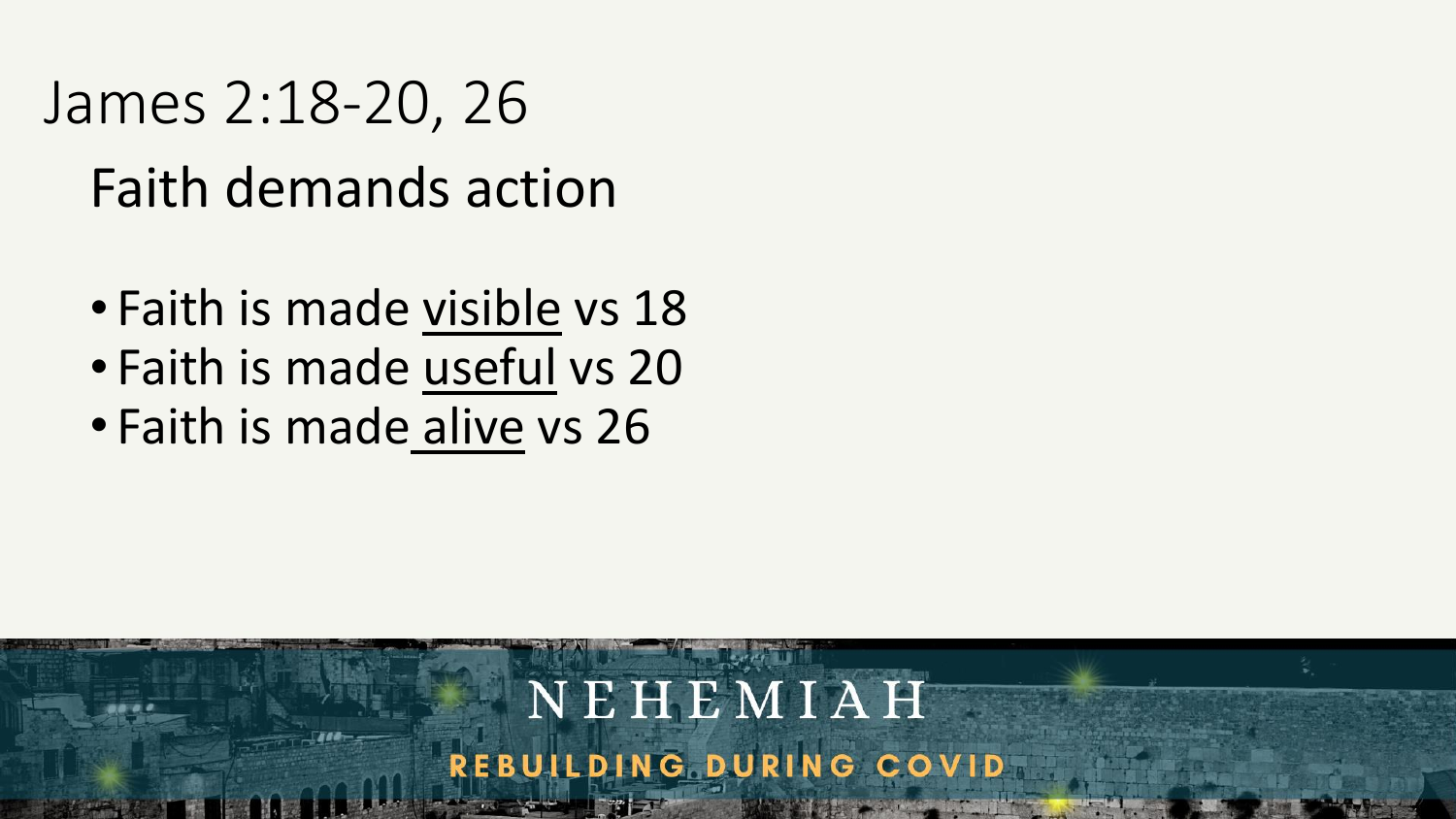### Nehemiah 2:1-3

In the month of Nisan, in the twentieth year of King Artaxerxes, when wine was before him, I took up the wine and gave it to the king. Now I had not been sad in his presence. And the king said to me, "Why is your face sad, seeing you are not sick? This is nothing but sadness of the heart." Then I was very much afraid. I said to the king, "Let the king live forever! Why should not my face be sad, when the city, the place of my fathers' graves, lies in ruins, and its gates have been destroyed by fire?"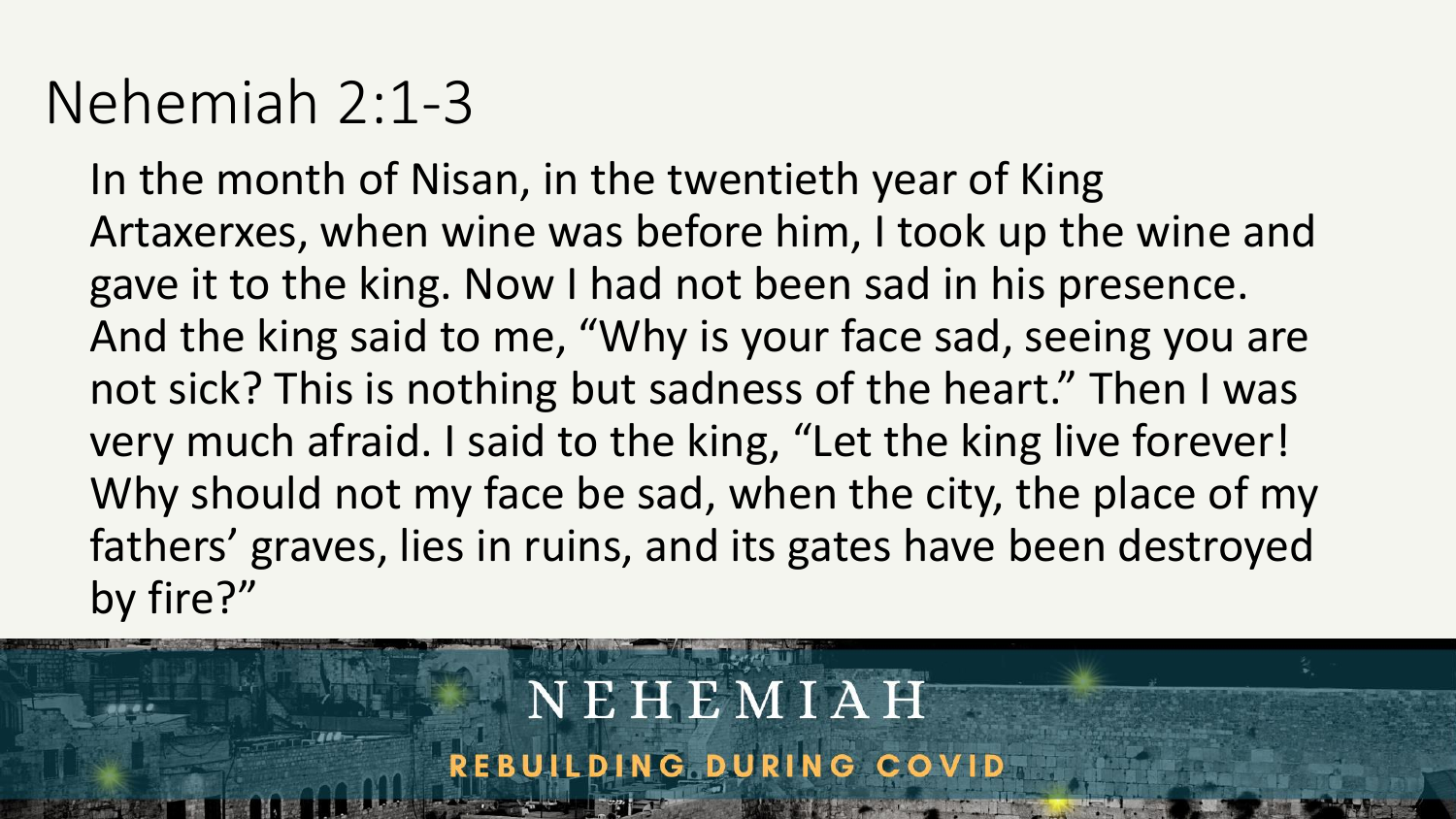### Nehemiah 2:4-6

Then the king said to me, "What are you requesting?" So I prayed to the God of heaven. And I said to the king, "If it pleases the king, and if your servant has found favor in your sight, that you send me to Judah, to the city of my fathers' graves, that I may rebuild it." And the king said to me (the queen sitting beside him), "How long will you be gone, and when will you return?" So it pleased the king to send me when I had given him a time.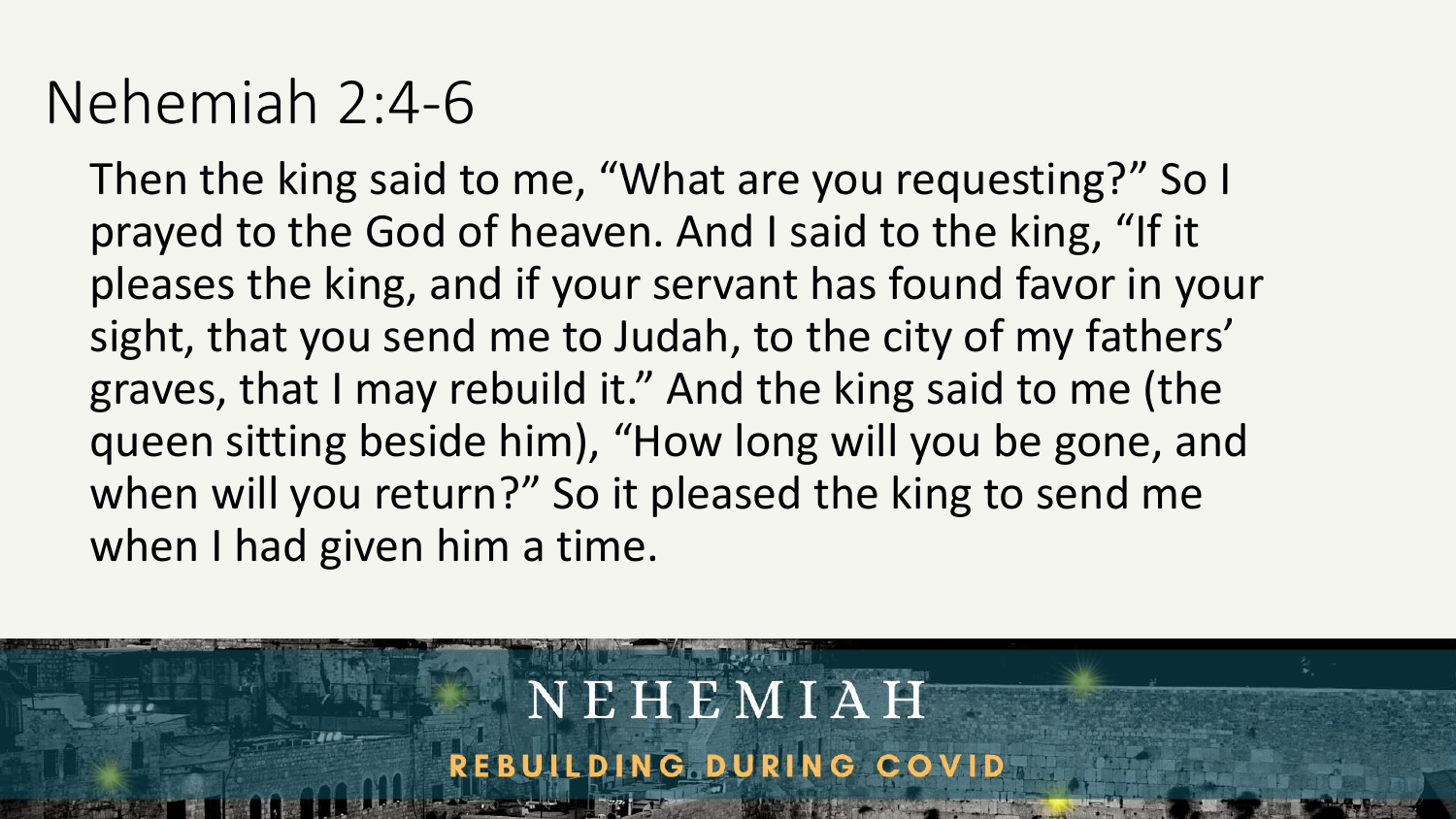### Nehemiah 2:7-9

And I said to the king, "If it pleases the king, let letters be given me to the governors of the province Beyond the River, that they may let me pass through until I come to Judah, and a letter to Asaph, the keeper of the king's forest, that he may give me timber to make beams for the gates of the fortress of the temple, and for the wall of the city, and for the house that I shall occupy." And the king granted me what I asked, for the good hand of my God was upon me.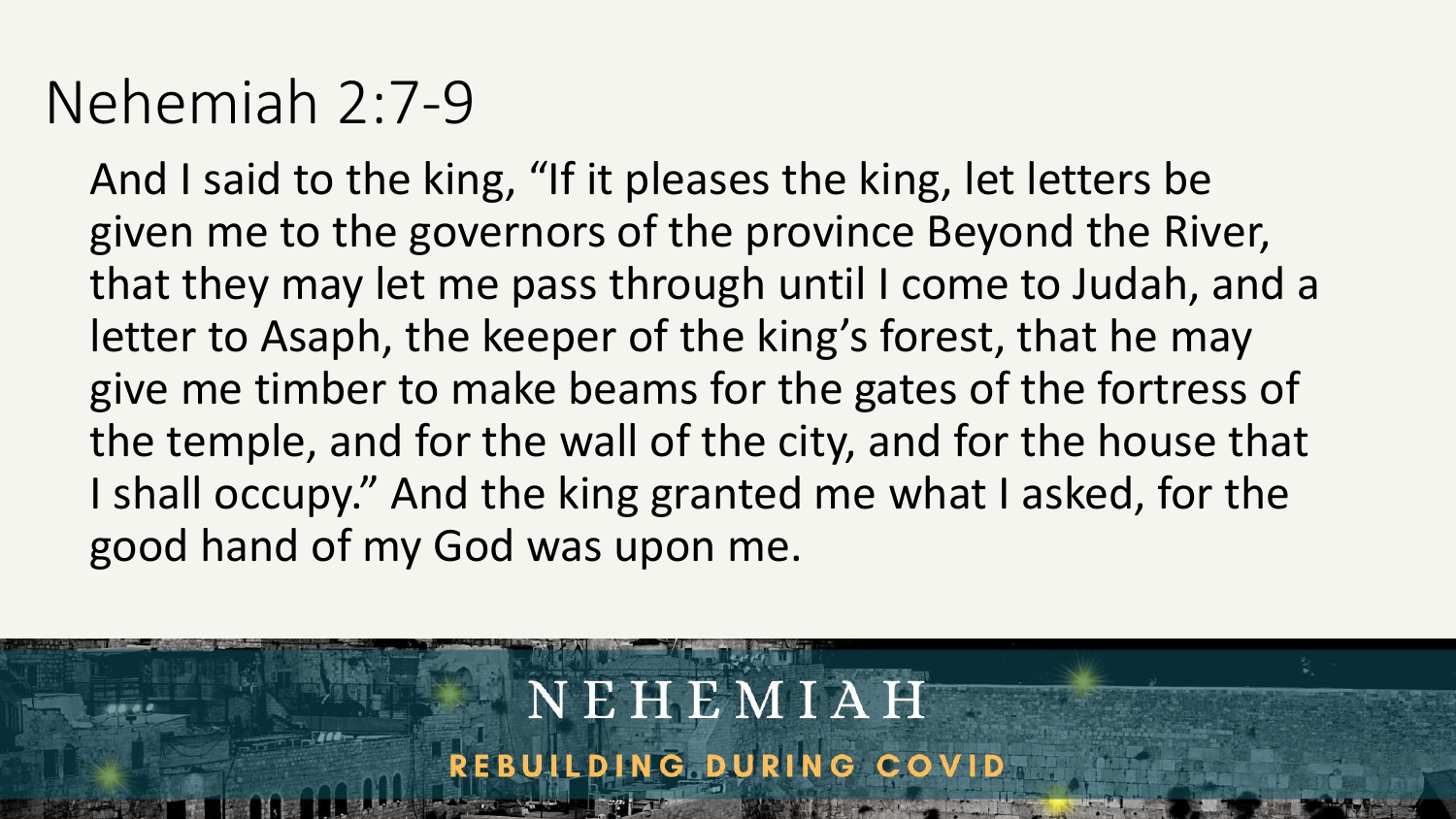### Nehemiah 2:9-12

Then I came to the governors of the province Beyond the River and gave them the king's letters. Now the king had sent with me officers of the army and horsemen. But when Sanballat the Horonite and Tobiah the Ammonite servant heard this, it displeased them greatly that someone had come to seek the welfare of the people of Israel. So I went to Jerusalem and was there three days. Then I arose in the night, I and a few men with me. And I told no one what my God had put into my heart to do for Jerusalem.

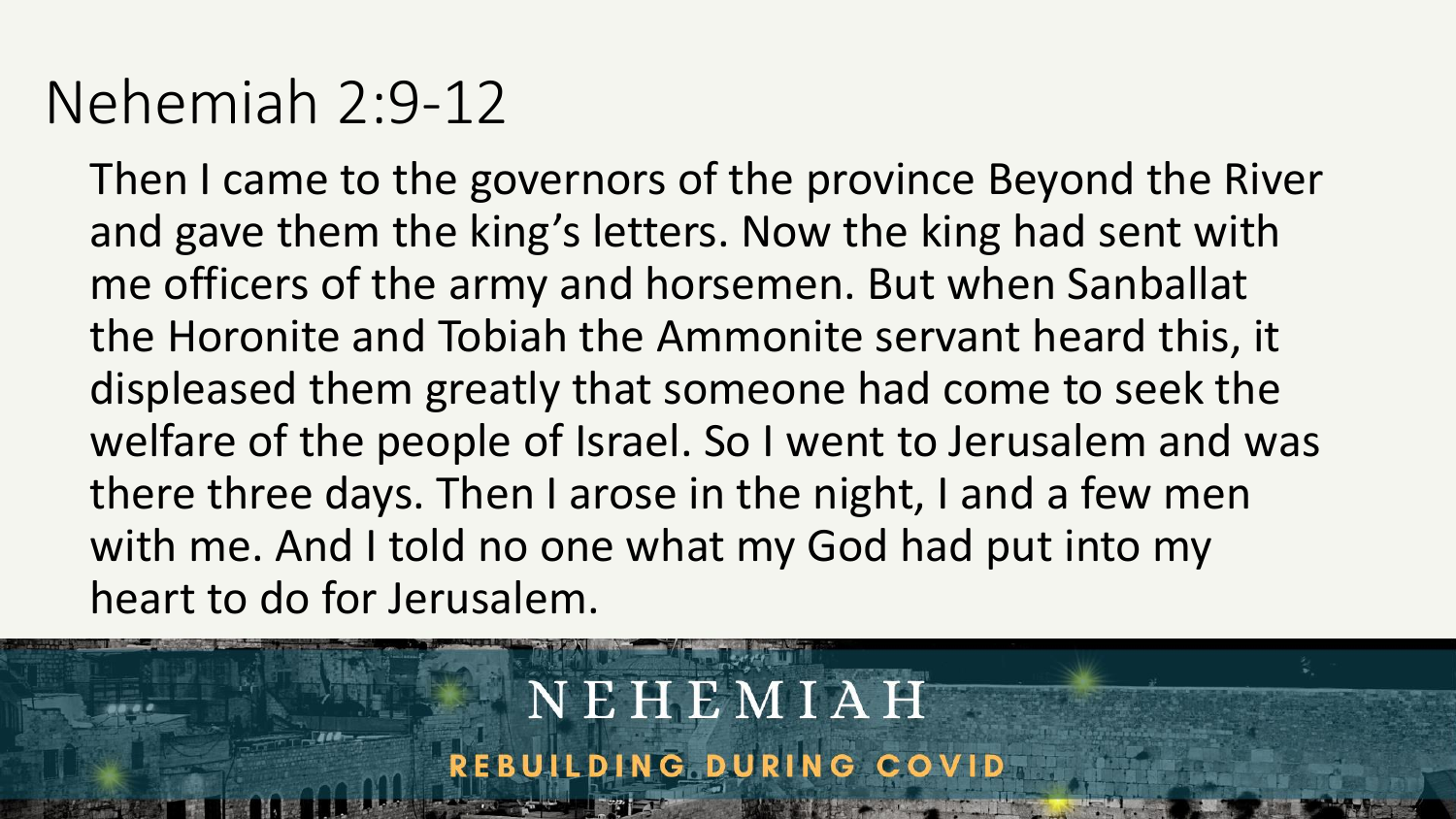### Nehemiah 2:12-14

There was no animal with me but the one on which I rode. I went out by night by the Valley Gate to the Dragon Spring and to the Dung Gate, and I inspected the walls of Jerusalem that were broken down and its gates that had been destroyed by fire. Then I went on to the Fountain Gate and to the King's Pool, but there was no room for the animal that was under me to pass.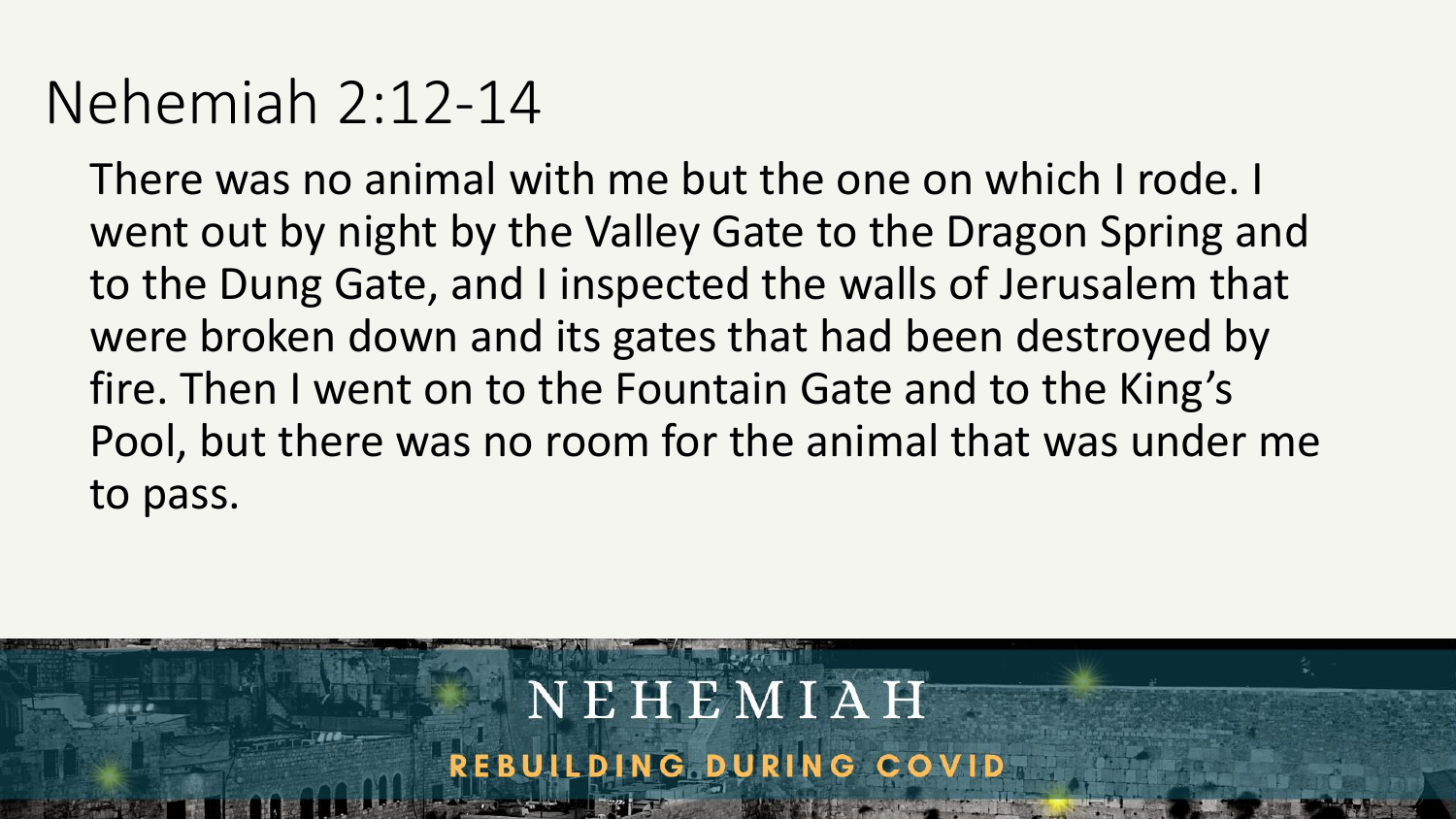### Nehemiah 2:15-16

Then I went up in the night by the valley and inspected the wall, and I turned back and entered by the Valley Gate, and so returned. And the officials did not know where I had gone or what I was doing, and I had not yet told the Jews, the priests, the nobles, the officials, and the rest who were to do the work.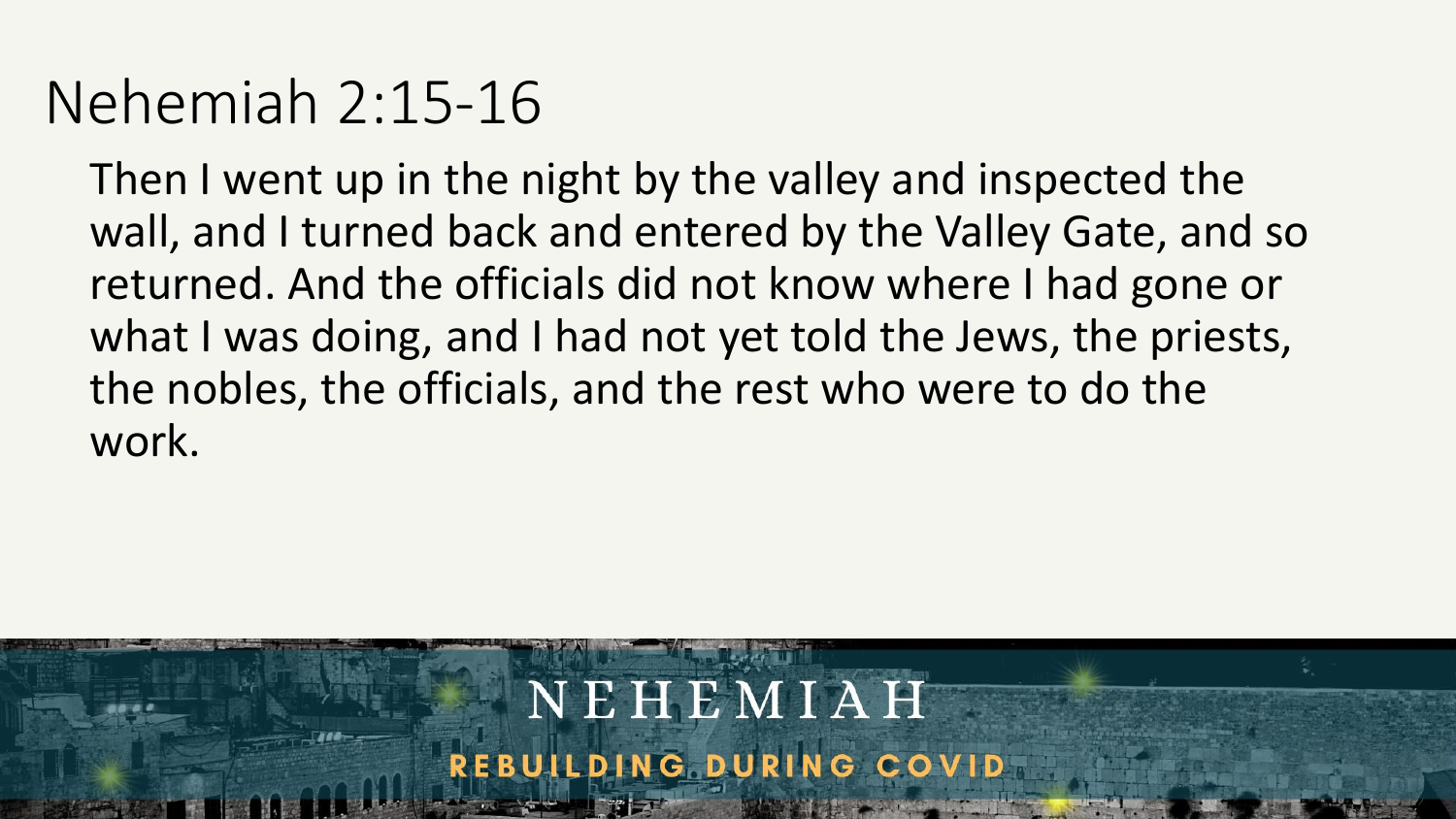# It takes intentional faith to turn a problem into progress.

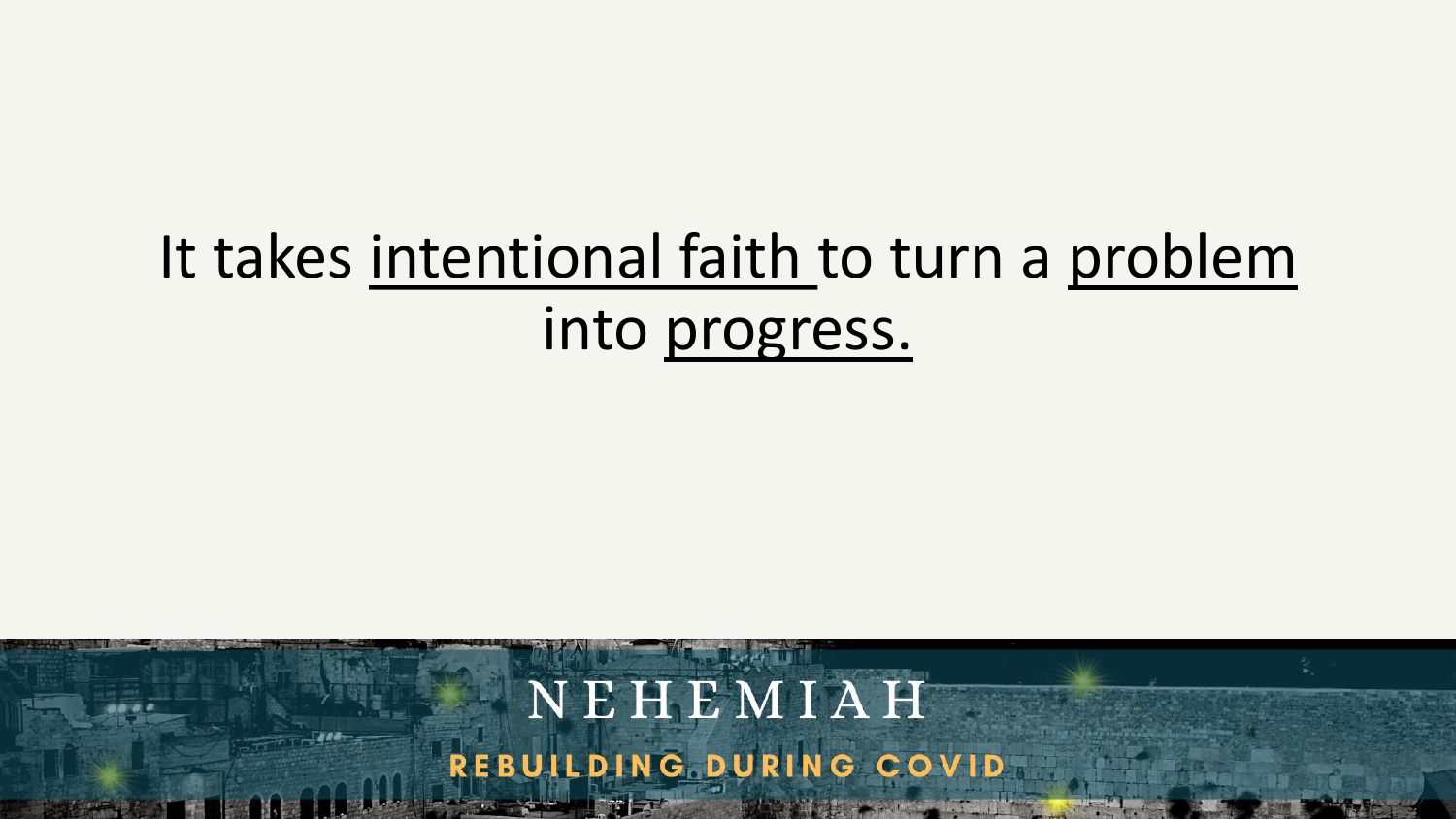• Intentional faith with our feelings

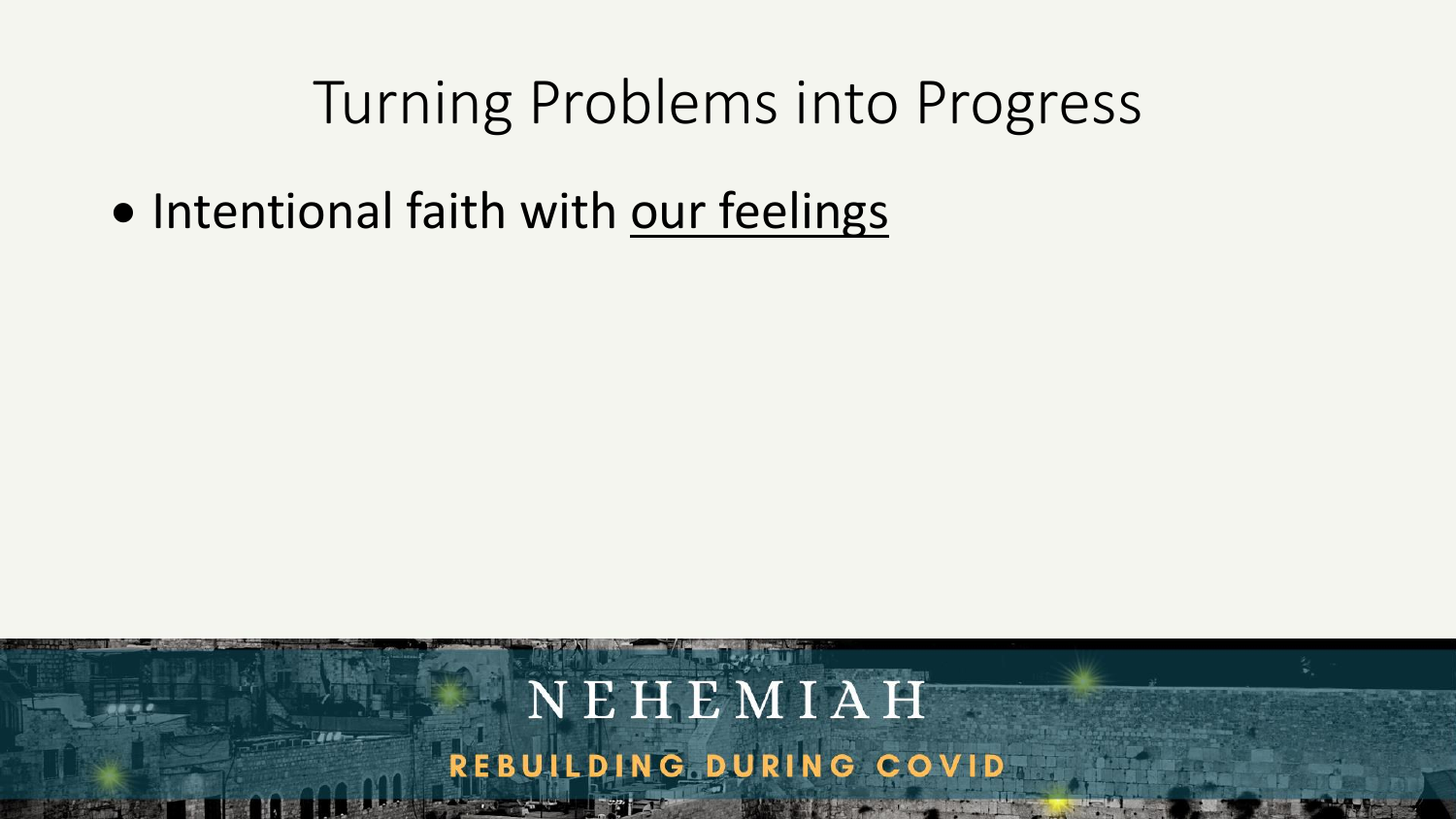- Intentional faith with our feelings
- Intentional faith with people

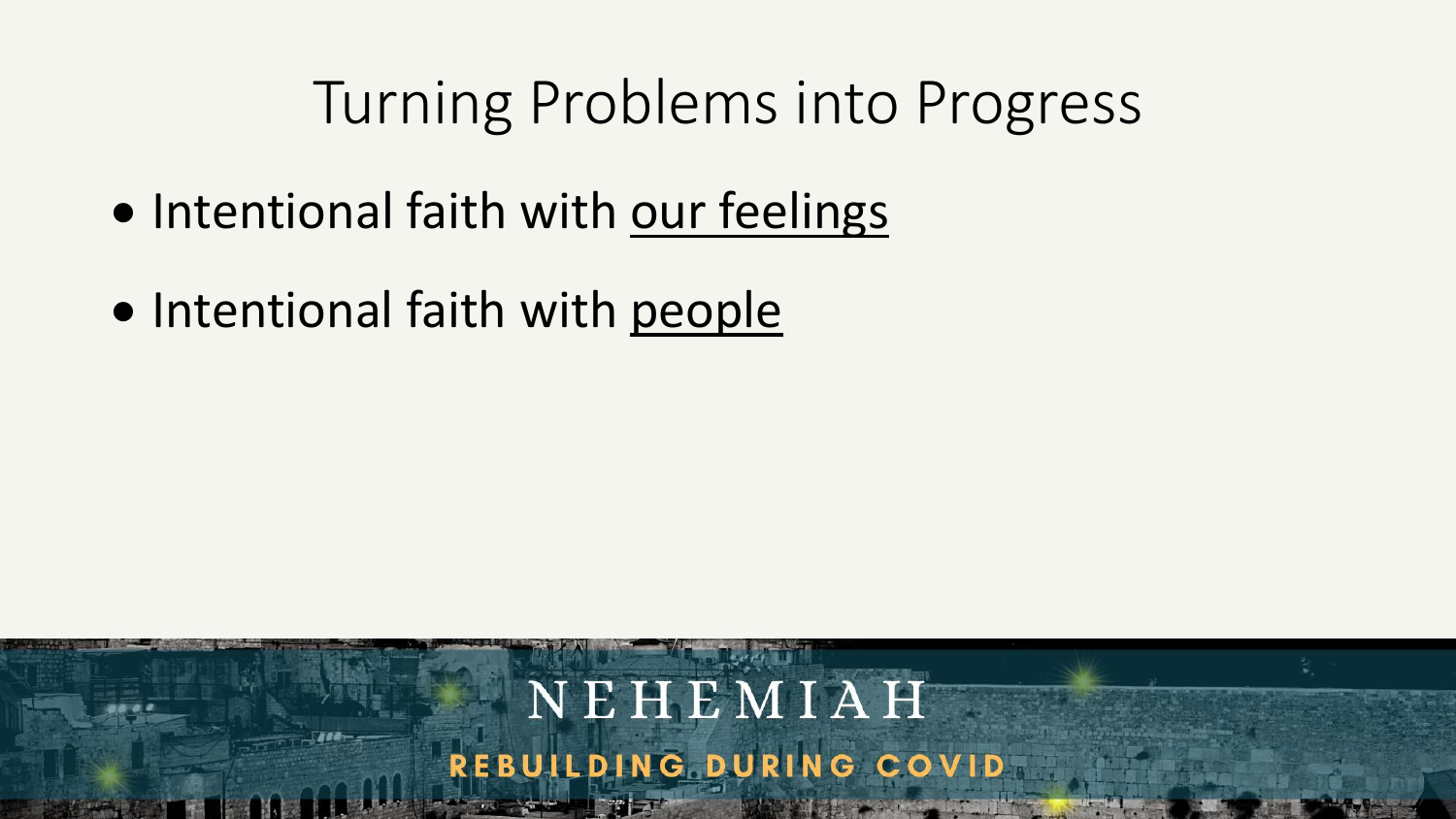NEHEMIAH

REBUILDING DURING COVID

- Intentional faith with our feelings
- Intentional faith with people
- Intentional faith with resources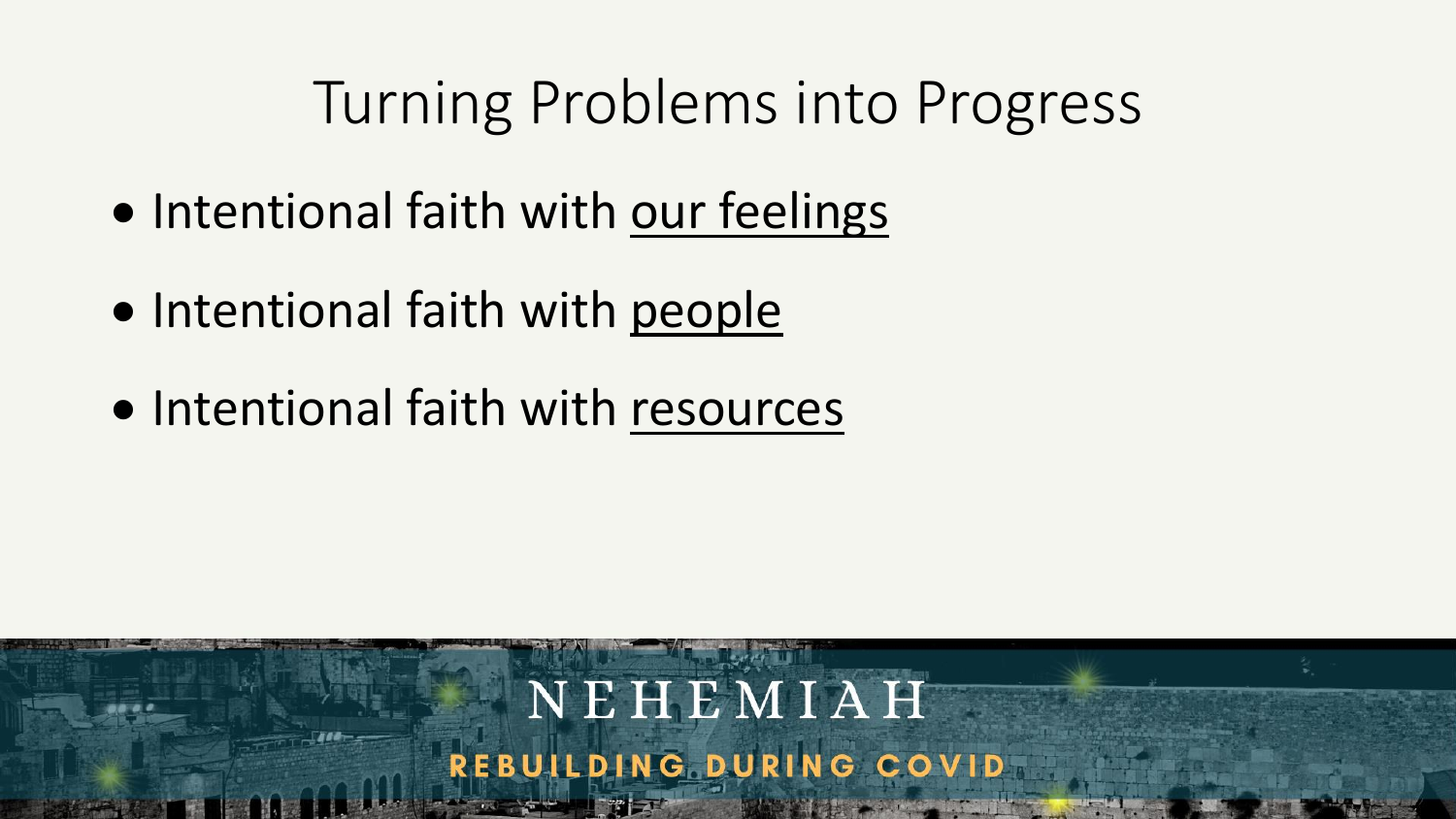- Intentional faith with our feelings
- Intentional faith with people
- Intentional faith with resources
- Intentional faith with time

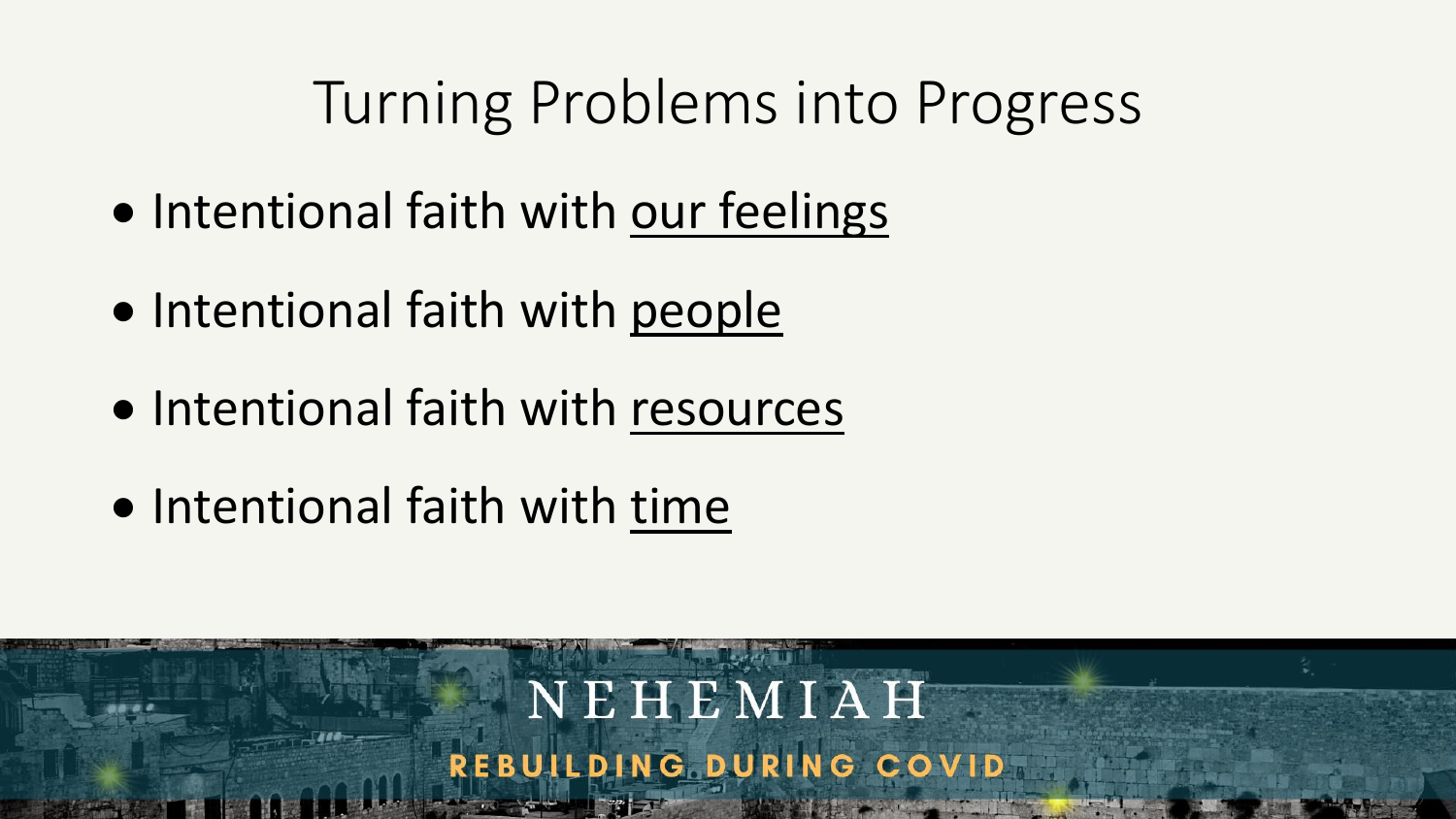- Intentional faith with our feelings
- Intentional faith with people
- Intentional faith with resources
- Intentional faith with time
- Intentional faith in God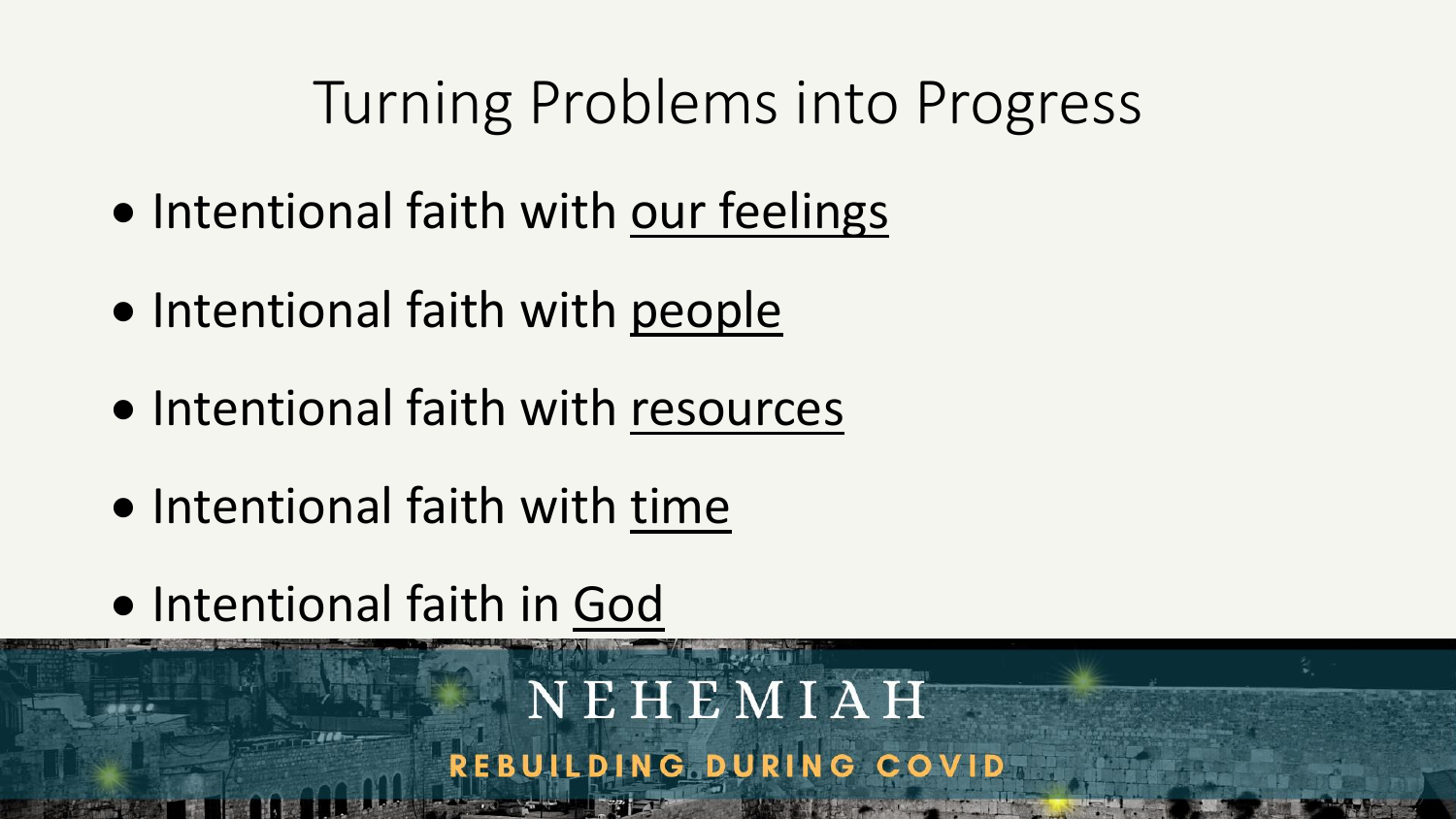### • What problem are you facing that you want to see progress in?

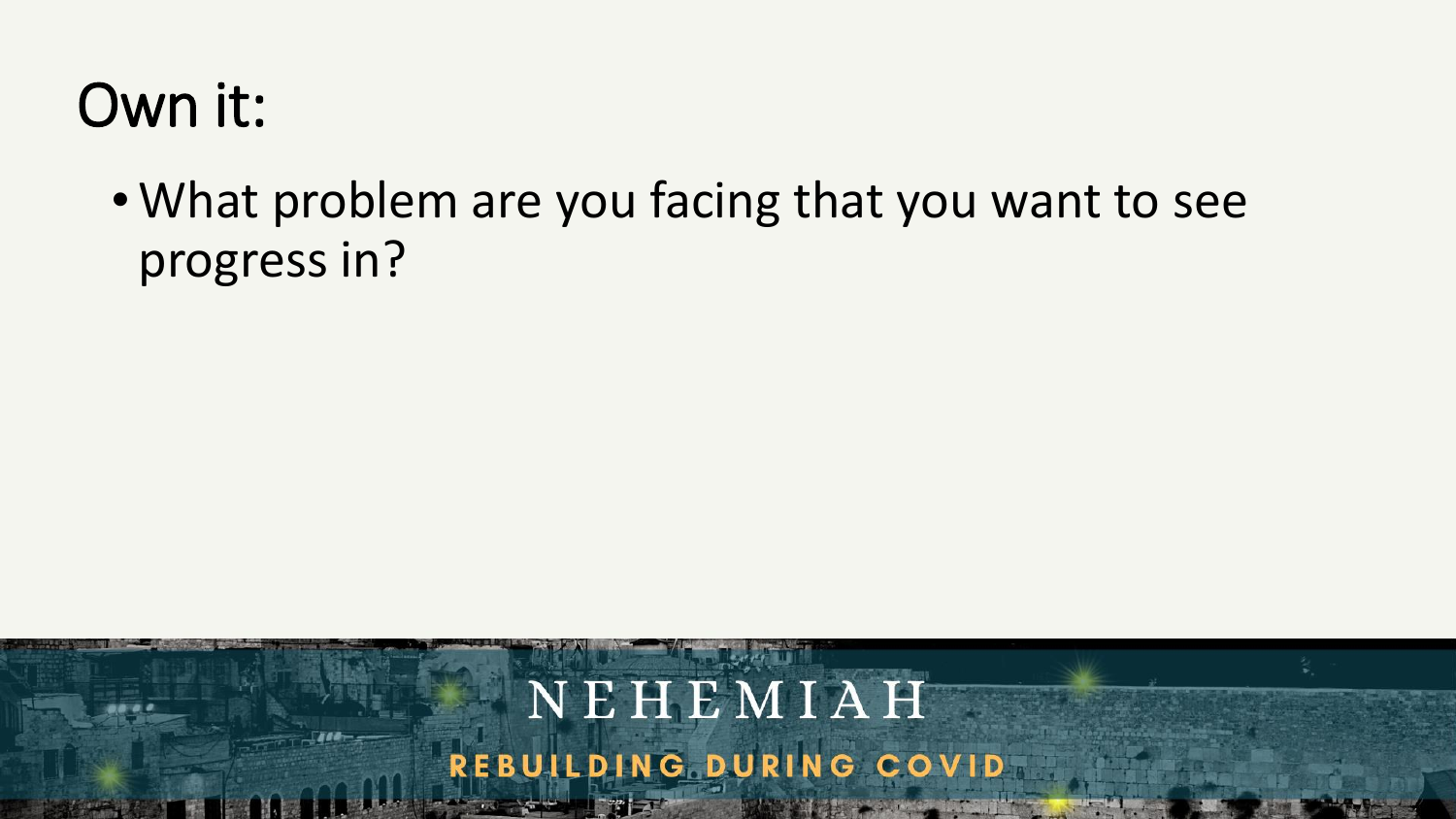- What problem are you facing that you want to see progress in?
- •Is your faith centered upon Jesus Christ?

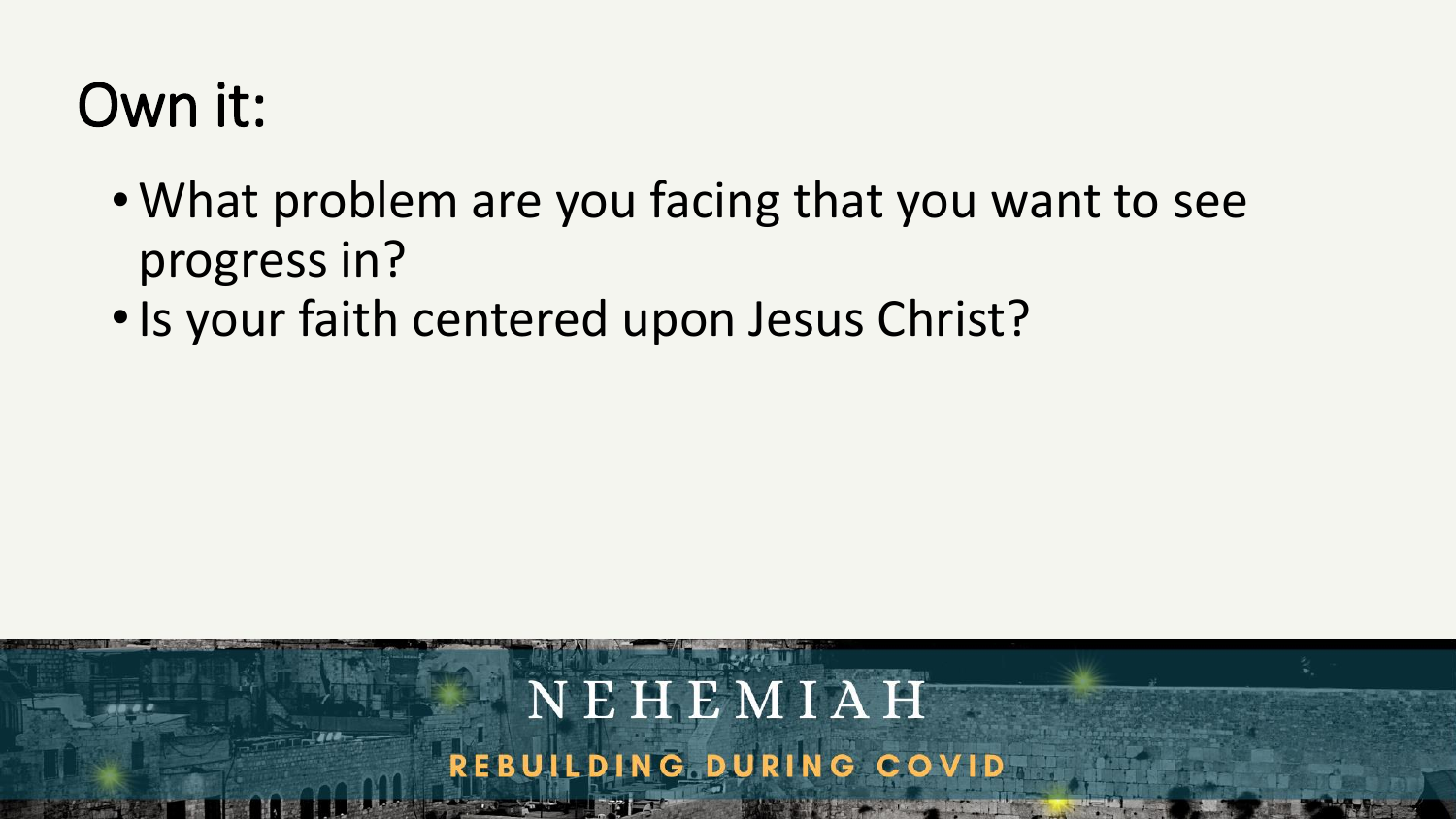- What problem are you facing that you want to see progress in?
- •Is your faith centered upon Jesus Christ?
- What do your actions say about your faith?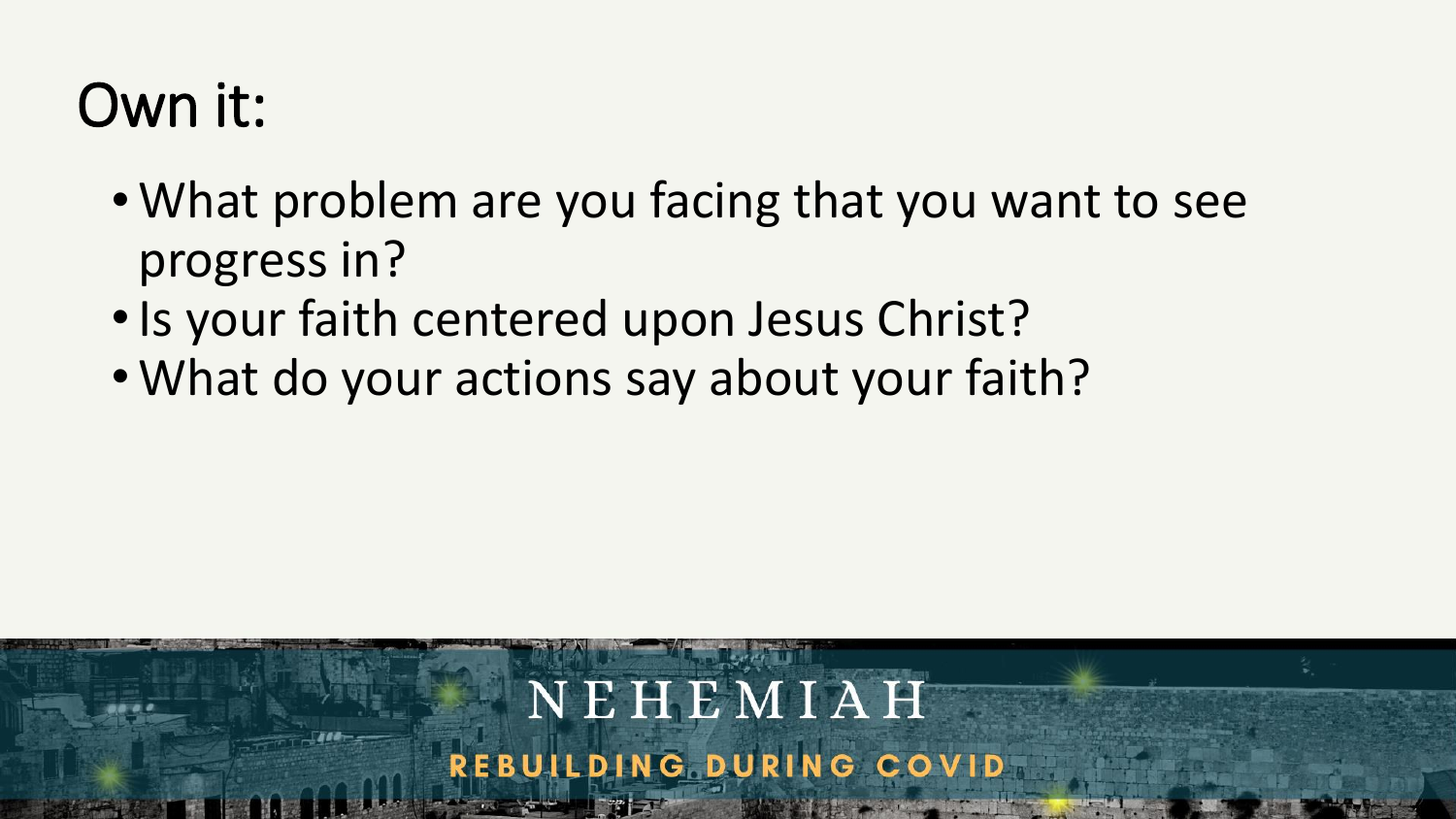- What problem are you facing that you want to see progress in?
- •Is your faith centered upon Jesus Christ?
- What do your actions say about your faith?
- •In what area can you make your faith more intentional? (i.e. feelings, people, resources, time)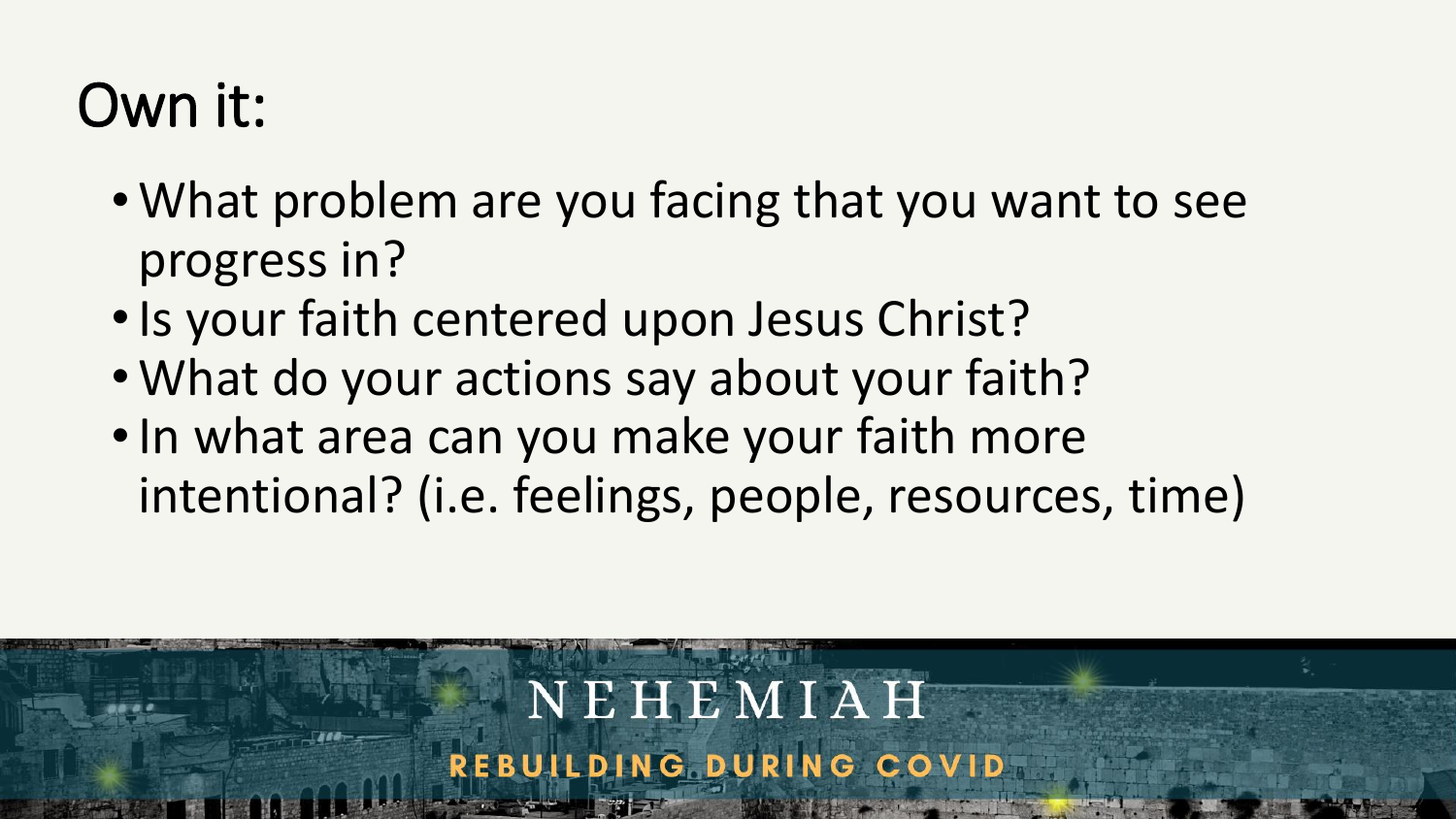- What problem are you facing that you want to see progress in?
- •Is your faith centered upon Jesus Christ?
- What do your actions say about your faith?
- •In what area can you make your faith more intentional? (i.e. feelings, people, resources, time)
- Who will I share these thoughts with this week?